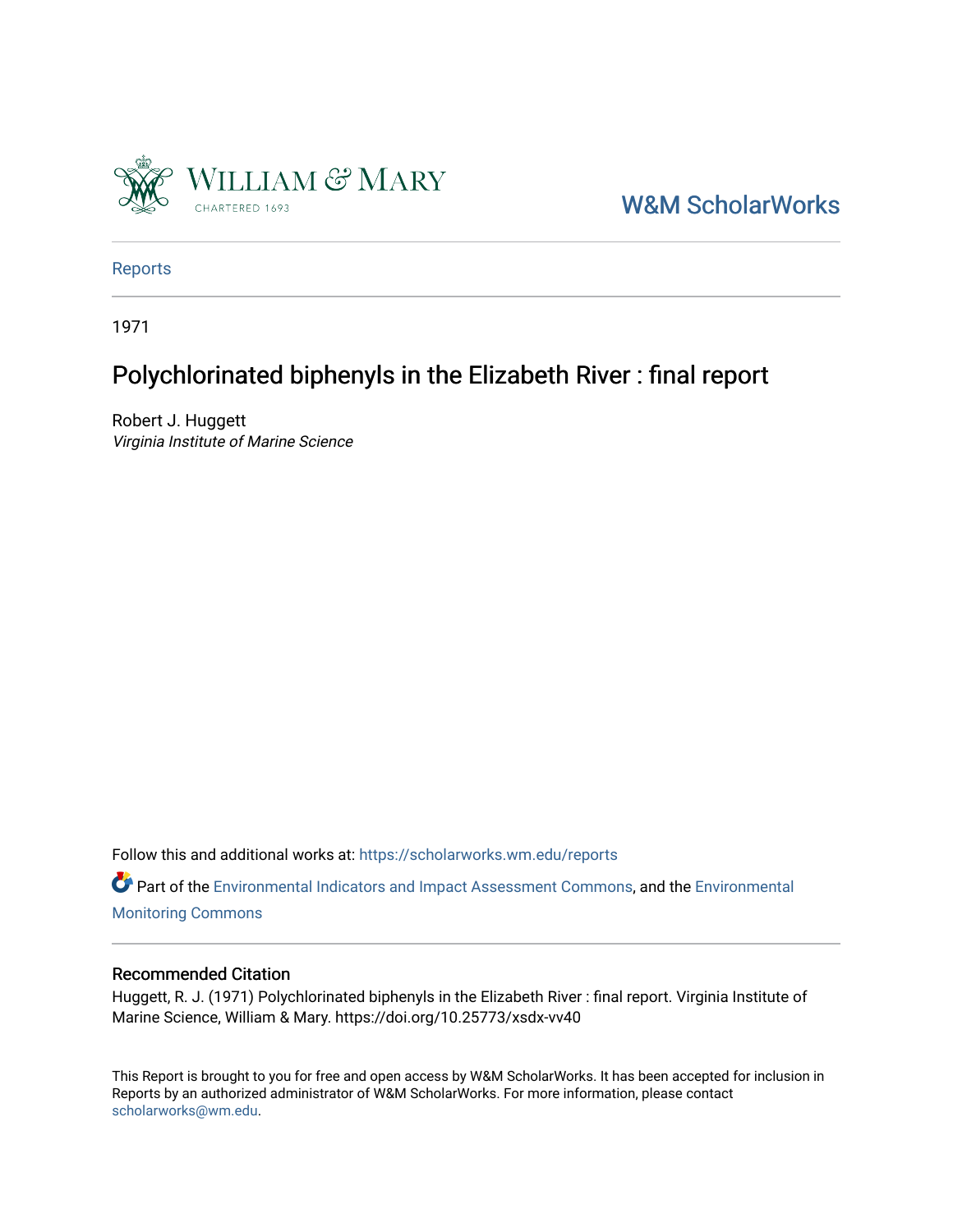# 430.7 *·01*  H842 1971 *C.l*

*Vin'6*   $QL$ 

. This is a positive distinct discusse of the space of the second contribution  $\mathcal{L}$  , and  $\mathcal{L}$ 

### POLYCHLORINATED BIPHENYLS IN THE ELIZABETH RIVER

Final Report

## Submitted to:

The Gulf Breeze Environmental Research Laboratory The United States Environmental Protection Agency Gulf Breeze, Florida 32561

By:

R, J. ,Huggett

The Virginia Institute of Marine Science Gloucester Point, Virginia 23062

Contract Number: N-042-13-71(N)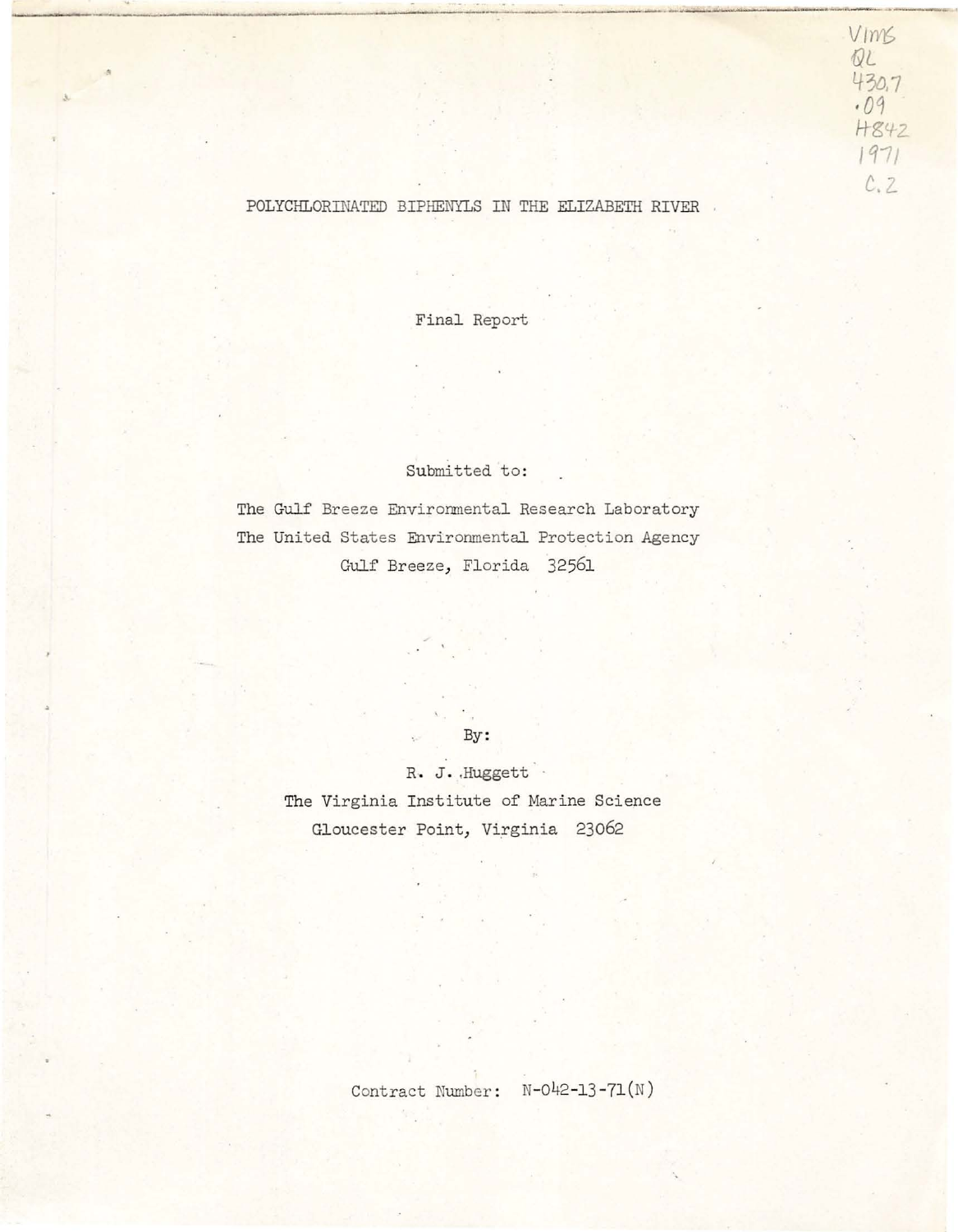#### Introduction:

For the past eight years, the Virginia Institute of Marine Science has been a participant of the National Pesticide Monitoring Program. Within the framework of this program, oyster samples have been collected from areas throughout the Chesapeake Bay and analyzed for chlorinated hydrocarbon pesticides. The data from the last three years show that polycbJ.orinated biphenyls (PCB's) are being concentrated by the eastern oyster, Crassostrea virginica. The highest concentrations found were always from one station, Hospital Point, in the Elizabeth River. Samples from this station, collected during the spring of 1971, contained residues of the PCB, Aroclor  $1254\%$ , of 2.8 ppm. For this reason, a special study was undertaken to pinpoint the source of this pollution.

in the components of the contract of the contract of the contract of the contract of the contract of the contract of the contract of the contract of the contract of the contract of the contract of the contract of the contr

**International Property** 

t t s r

f and the local division is  $\mathbf{I}$ r ! f f I

1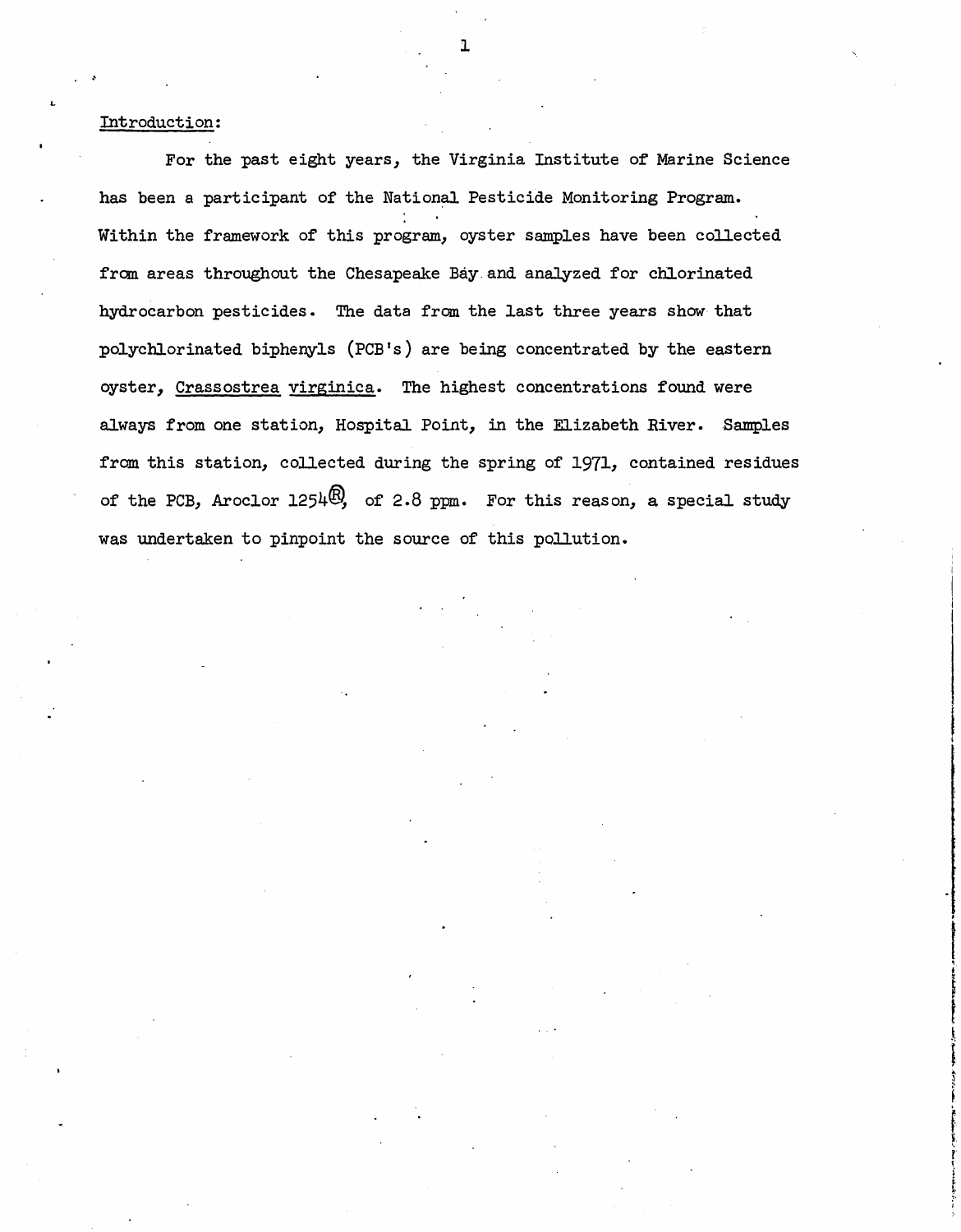#### Methods and Procedures:

Field: Oysters were collected from a location in the Rappahannock River which closely corresponded to the salinity regime in the Elizabeth River. These animals were placed in trays constructed of galvanized wire and suspended at thirteen locations in the Elizabeth River as indicated in Figure I. A subsample was saved as a control.

The trays were initially put out in May of 1972. Less than one month later the Chesapeake Bay· drainage basin was flooded by Tropical Storm Agnes. The resultant deluge of fresh water into the normally saline environment caused a 90% mortality of the test animals by the first week in July. The experiment was repeated after the normal salinity regime was established in late July, 1972.

Samples of oysters (12 animals) were collected from each existing tray in September and October. These samples had been exposed to the pollution potential of the estuary for one and two months respectively.

The Station 2 tray was missing by the September sampling and Stations 3 and 7 were absent by the October sampling. The animals at Station 11 were found dead by the October sampling.

Laboratory: The animals were extracted for PCB's utilizing the techniques established for the Pesticide Monitoring Program $(1)$ . Aroclors  $1242<sup>o</sup>$  and  $1254<sup>o</sup>$  were identified by comparing retention times between standards and samples on two chromatographic columns, 3% DC 200 and 5%  $QFI.$  The PCB's were calculated using the method of Risebrough  $(2).$  Only the first two major peaks were used in the calculation to avoid interferences by DDT and its metabolites.

2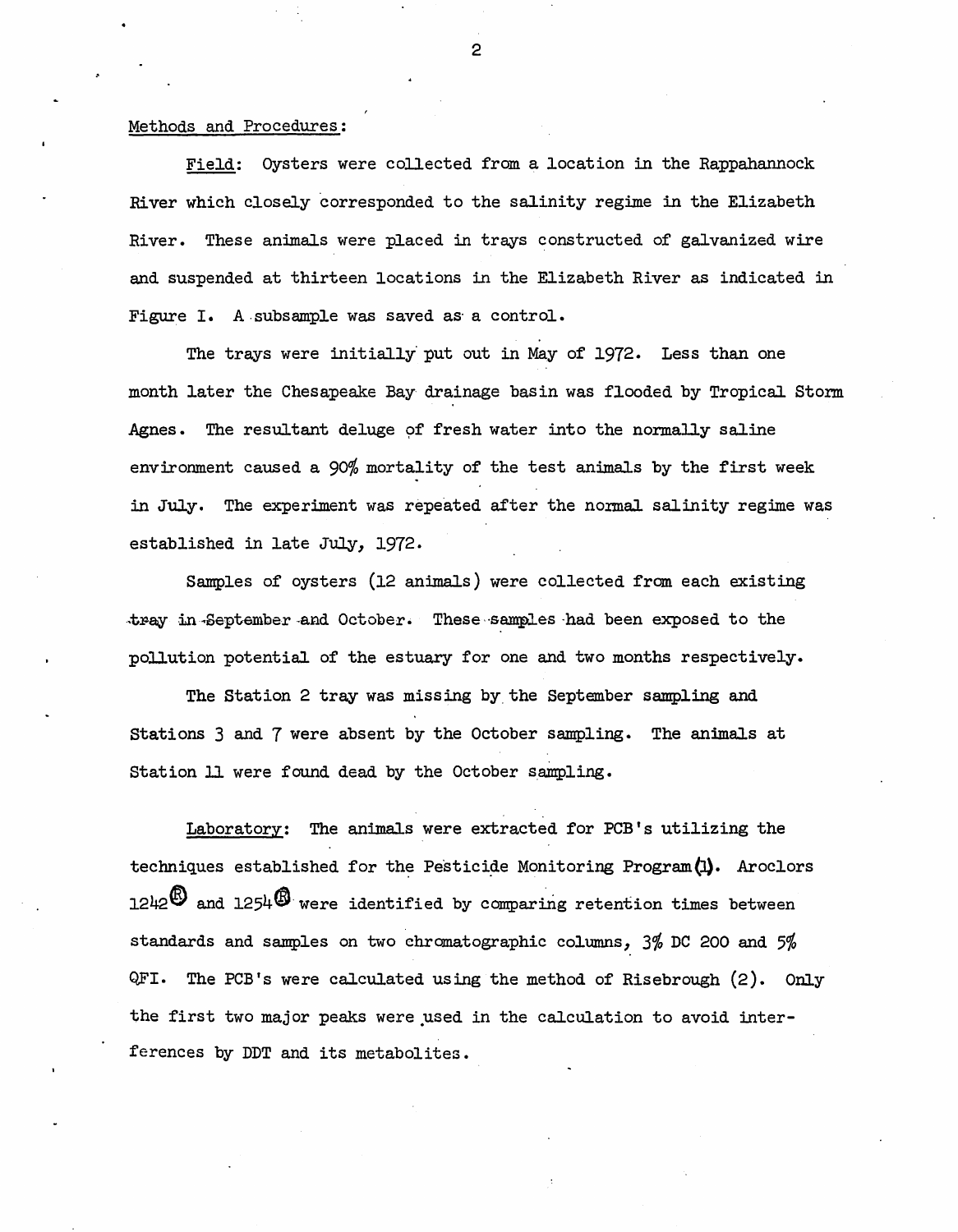#### Results and Discussion:

The analytical results of the control, September and October samplings are given in Table 1.

The Aroclor  $1242\overline{\mathfrak{B}}$  levels indicated by the September sampling are generaJ.ly lower than the controls whicn suggest an intermittant imput of the pollutant into the system or possibly that the animals were not fully acclimated to the new environment. The Araclor  $1254\overline{B}$  data however, do not support the acclimation theory.

The data indicate that the upper Elizabeth River is source for Aroclor  $1242^{(1)}$ . The area most highly suspected is in the region of the junction of the Southern Branch and the Eastern Branch of the river. The Stations 10, 11 and 12 show a marked increase over the controls, with concentrations at Station 12 as high as 1.13 ppm (Aroclor 1242 $\mathbb{B}$ ) after two months exposure. The animals from Station 11 were all dead by the October sampling indicating a possible relationship between mortality and this PCB.

The Aroclor  $1254 \overline{\mathcal{D}}$  data indicate that this pollutant is being introduced at relatively constant rates and at low levels. The concentrations are generally higher than the controls with the possible source in the Western Branch. This assumed source is not nearly as well supported as that for Aroclor 1242®.

#### Conclusions:

These data indicate that the source for Aroclor  $1242\overline{\mathbb{O}}$  in the KI.izabeth River is at or near the junction of the Southern and Eastern Branches while the source for Arcclor  $1254\overline{B}$  appears to be in the Western Branch.

3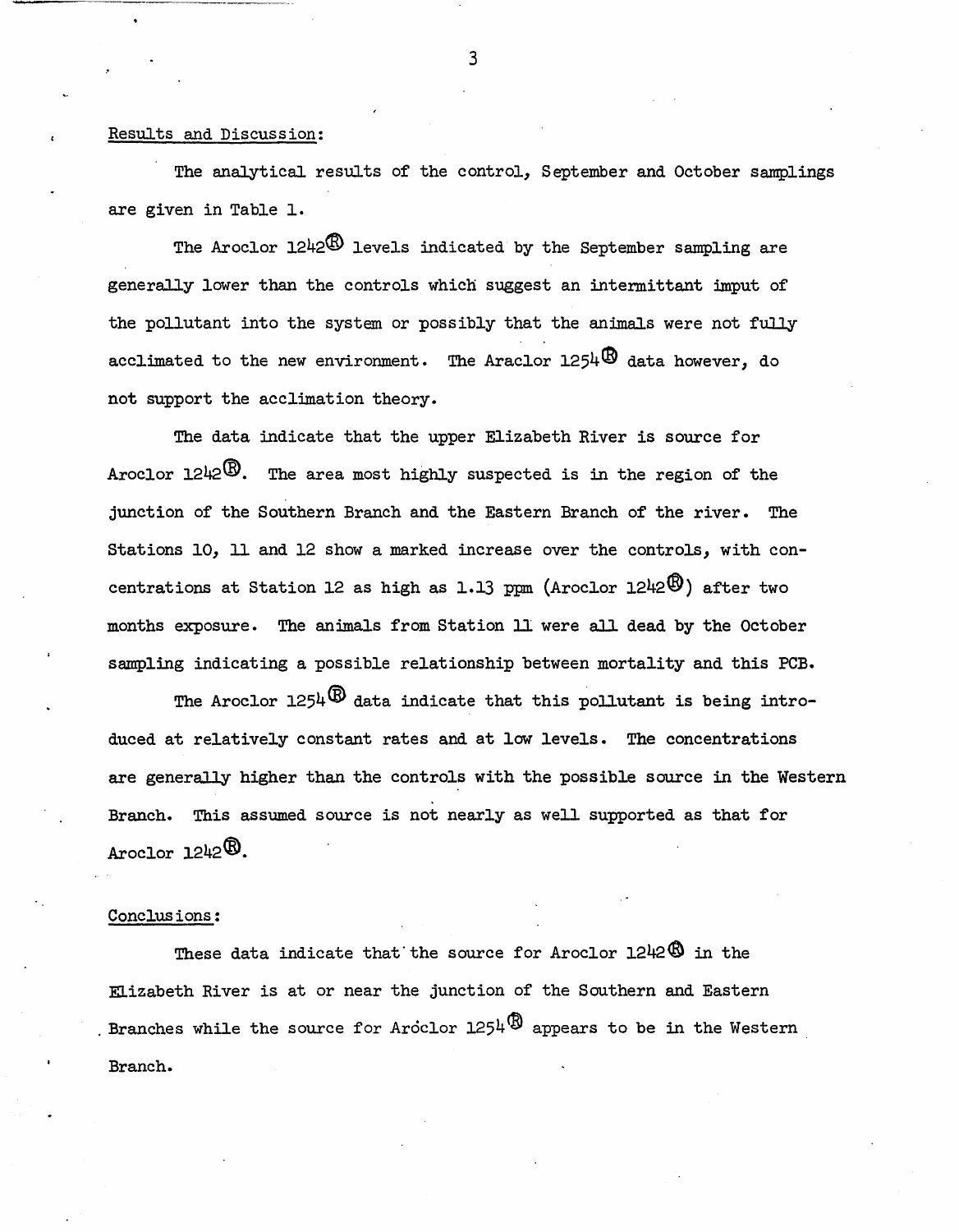Previous bottom sediment and oyster analyses for the trace metals, cadmium, copper, mercury, lead and zinc show the source area for Aroclor  $1242\bigoplus$  to also have a source for these metals. It is believed that the Navy shipyard located in this segment of the river is the metals source and possibly that of the PCB's.

The various State agencies with interest or pollution regulatory powers have been notified of these findings.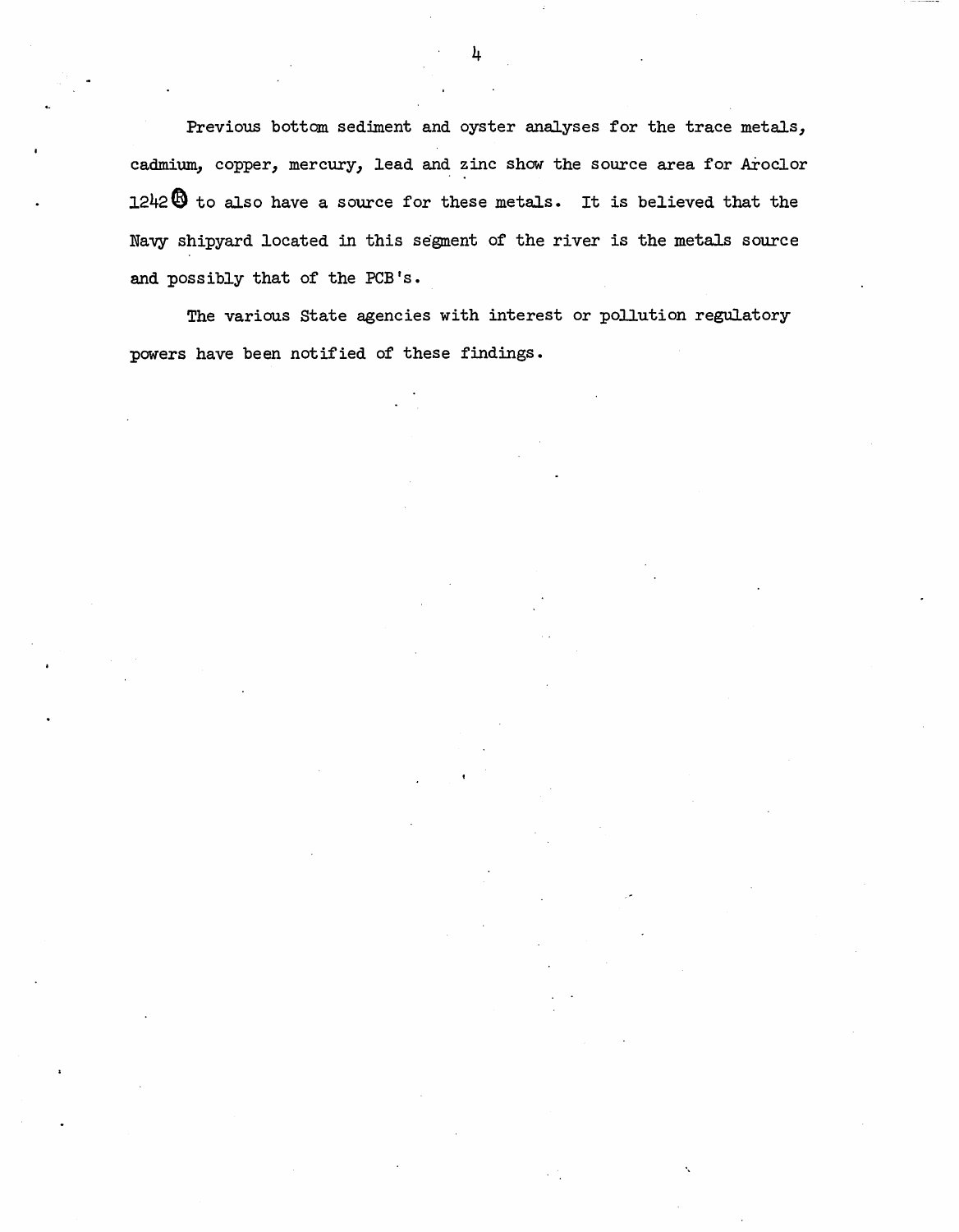

Oyster Figure 1.

 $I\cap$  .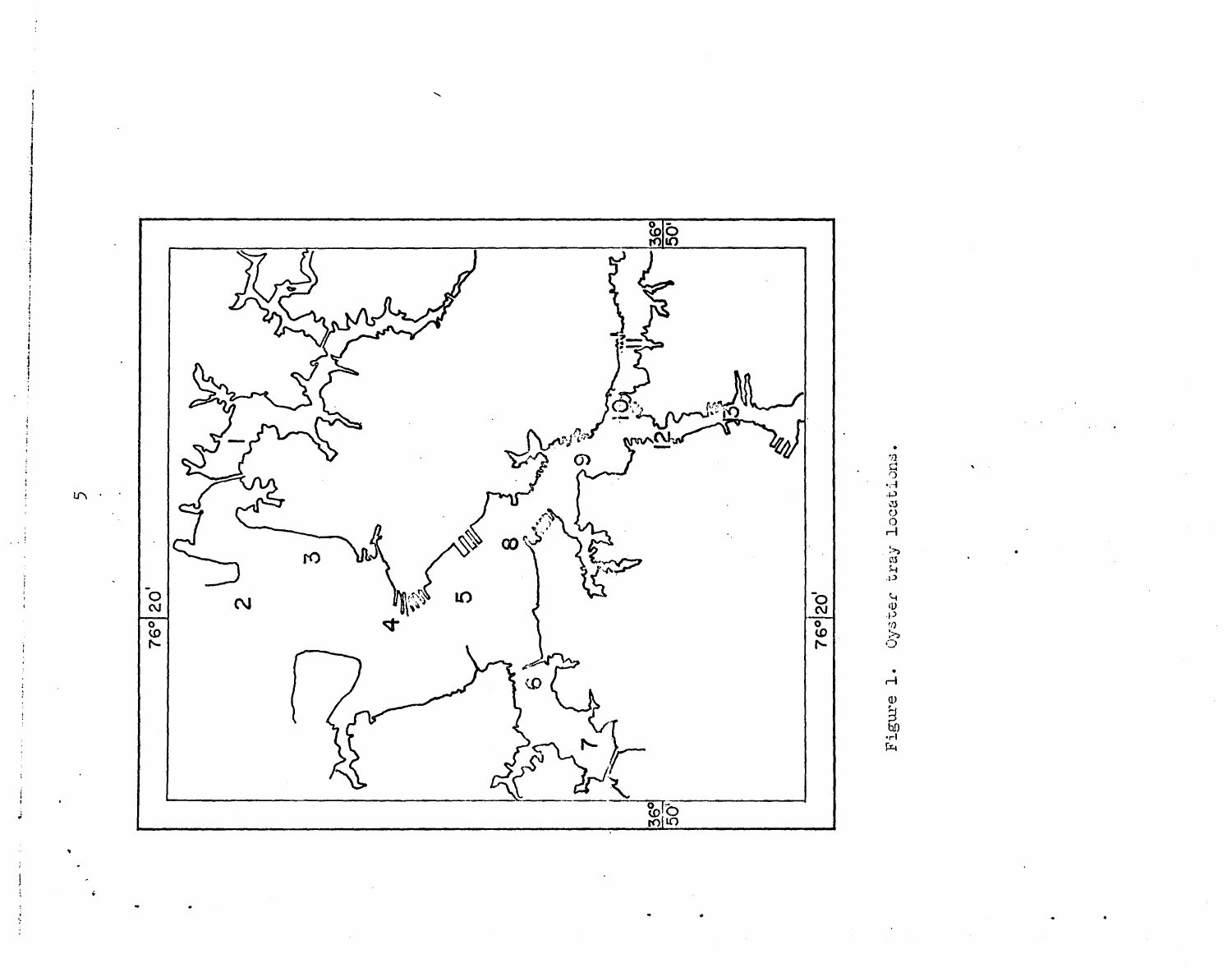| Station        | ppm (whole body, wet wt.)<br>Aroclor $1242 \, \circledB$<br>September<br>October |                      | ppm (whole body, wet wt.)<br>Aroclor $1254$ <sup>®</sup><br>September<br>October |                      |
|----------------|----------------------------------------------------------------------------------|----------------------|----------------------------------------------------------------------------------|----------------------|
| Control        | 0.40 <sup>1</sup>                                                                | $0.40^{1}$           | 0.17 <sup>1</sup>                                                                | 0.17 <sup>L</sup>    |
| ı              | 0.32                                                                             | missing <sup>2</sup> | 0.212                                                                            | missing <sup>2</sup> |
| $\overline{c}$ | missing                                                                          | missing              | missing                                                                          | missing              |
| 3              | 0.37                                                                             | 0.61                 | 0.39                                                                             | 0.20                 |
| 4              | trace <sup>3</sup>                                                               | 0.55                 | 0.30                                                                             | 0.34                 |
| 5              | trace                                                                            | 0.72                 | 0.26                                                                             | 0.29                 |
| 6              | 0.36                                                                             | 0.68                 | 0.31                                                                             | 0.30                 |
| 7              | trace                                                                            | missing              | 0.25                                                                             | missing              |
| 8              | 0.40                                                                             | 0.57                 | 0.20                                                                             | 0.28                 |
| 9              | trace                                                                            | 0.83                 | 0.23                                                                             | 0.35                 |
| 10             | 0.52                                                                             | 0.78                 | 0.18                                                                             | 0.23                 |
| 11             | 0.86                                                                             | 100% mortality       | 0.23                                                                             | 100% mortality       |
| 12             | trace                                                                            | $1.13$ .             | 0.16                                                                             | 0.23                 |
| 13             | trace                                                                            | 0.38                 | 0.20                                                                             | 0.23                 |

Concentration of PCB's in Oysters Placed in the Elizabeth River

 $1$  = Average of two analyses

2 = Sample tray missing

 $3$  = Trace =  $0.10$  ppm

6

# .Table 1·